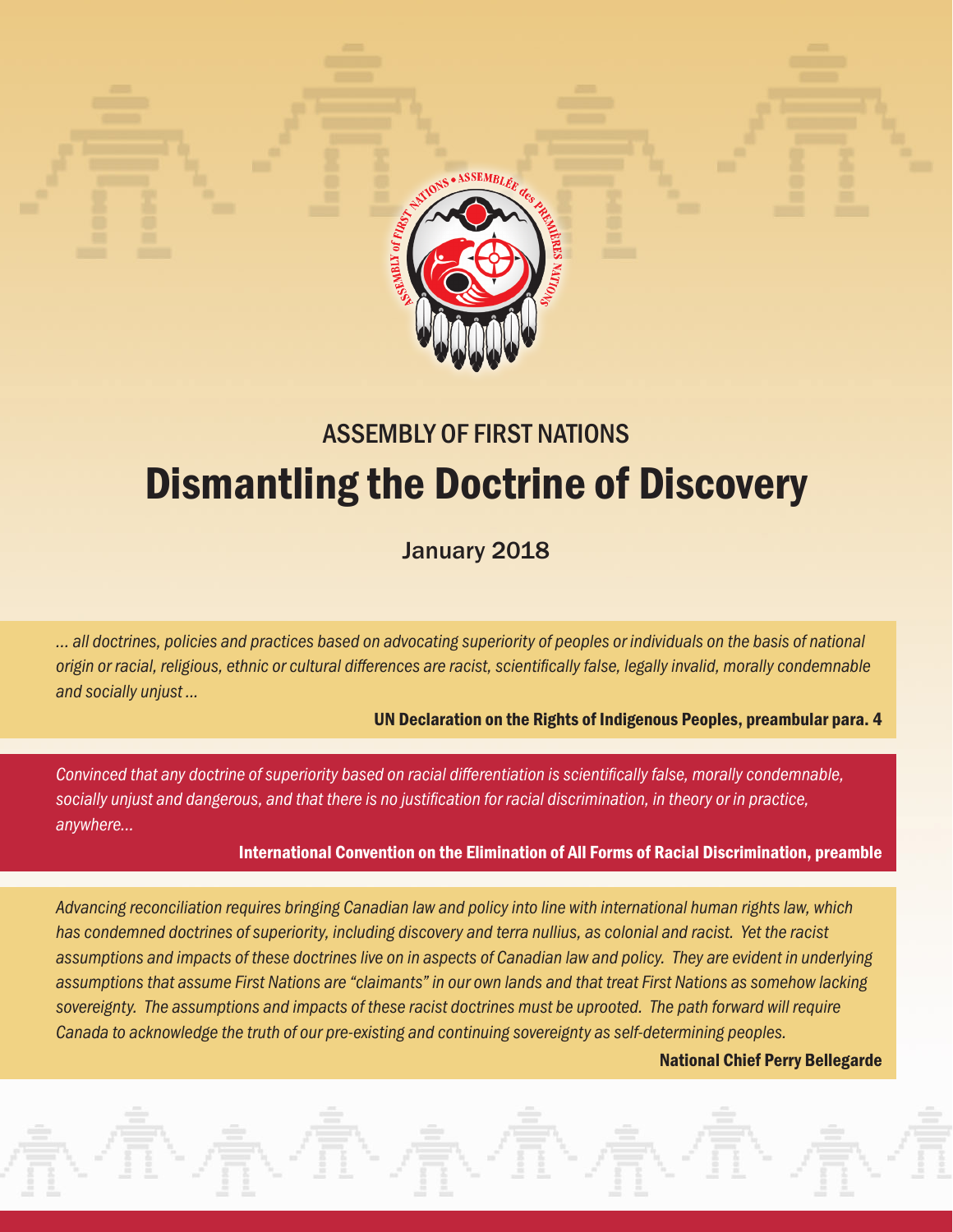

How is it possible that any Pope, King or Queen, or explorers from Europe could "discover" lands in the New World if Indigenous Peoples were already occupying such lands, according to our own laws and legal orders?

The Doctrine of Discovery emanates from a series of Papal Bulls (formal statements from the Pope) and extensions, originating in the 1400s. Discovery was used as legal and moral justification for colonial dispossession of sovereign Indigenous Nations, including First Nations in what is now Canada. During the European "Age of Discovery", Christian explorers "claimed" lands for their monarchs who felt they could exploit the land, regardless of the original inhabitants.

This was invalidly based on the presumed racial superiority of European Christian peoples and was used to dehumanize, exploit and subjugate Indigenous Peoples and dispossess us of our most basic rights. This was the very foundation of genocide. $<sup>1</sup>$  $<sup>1</sup>$  $<sup>1</sup>$  Such ideology lead to practices that continue through modern-day laws and policies.</sup>

The Assembly of First Nations remains deeply concerned about the contemporary ramifications of the doctrine of discovery and other discriminatory practices. Now is the time for Canada to finally and formally end any reliance on the doctrine of discovery. The AFN recommends that Canada take the following steps:

- Acknowledge that this doctrine has had and continues to have devastating consequences for Indigenous peoples worldwide, including First Nations in Canada;
- Reject doctrines of superiority as illegal and immoral, and affirm that they can never be a justification for the exploitation and subjugation of Indigenous peoples and the violation of human rights;
- In full partnership with First Nations, examine how Canadian history, laws, practices and policies have relied on the doctrine of discovery;
- Repudiate all doctrines of superiority in a legislative framework for implementation of the *United Nations Declaration on the Right of Indigenous Peoples*, developed together with Indigenous peoples;
- Reinterpret Canadian law in a manner consistent with the *United Nations Declaration on the Right of Indigenous Peoples* and other contemporary international human rights standards;
- Ensure that the violation of First Nations' rights to lands, territories and resources that were taken without their free, prior, and informed consent are effectively redressed; and
- **Ensure** that the doctrine is not in any manner invoked in contemporary court cases or negotiations.

## Legal Background

Cases in Canada, such as *St. Catherines Milling and Lumber Company v. The Queen*, relied upon early U.S. Supreme Court cases such as *Johnson v. McIntosh* that are based on the discovery doctrine. It is worth noting that in these and other relevant legal cases, the Indigenous Peoples affected were not included as direct parties. Such breaches of natural justice serve to further discredit these rulings and the doctrine on which they are based.

Discovery was used as a tool to attempt the "exclusive power to extinguish" Indigenous rights on an ongoing basis.<sup>[2](#page-6-0)</sup> The preexisting inherent sovereignty of Indigenous Peoples was not considered. Scholar Robert J. Miller summarizes this history, the ongoing contemporary ramifications, and the urgency of addressing discovery:

- 2 -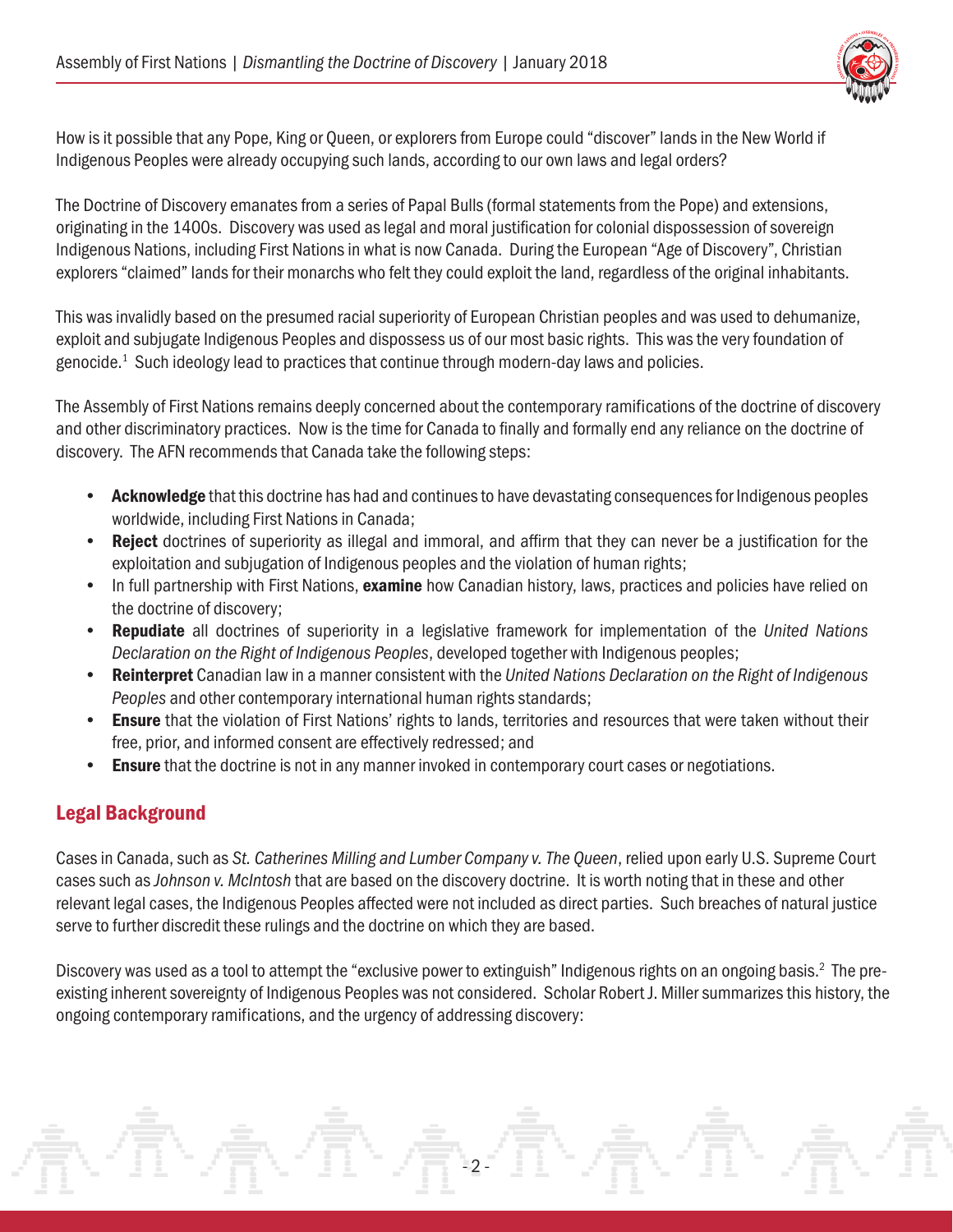

Europeans, and later the colonial countries, believed they possessed the only valid religions, civilizations, governments, laws, and cultures, and that Providence intended that their institutions should dominate Indigenous peoples. ... As a result, the governmental, property, and human rights of Indigenous peoples were almost totally disregarded as Discovery directed European colonial expansion. In modern times, these assumptions remain dangerous legal and historical fictions.

The common understanding and application of the international law of colonialism was and is potent and lethal to Indigenous peoples and nations. Correcting and erasing the vestiges of Discovery from the modern-day laws and lives of settler societies ... is a task that must be undertaken and that must succeed if the legal and human rights of Indigenous nations and peoples are going to be honored around the world, and if Indigenous peoples are going to have equal rights to self-determination.[3](#page-6-0)

Modern court rulings continue to interpret the law relying on the doctrine of discovery. As recently as 2012, the BC Court of Appeal not only validated such destructive acts, but also attempted to extinguish Indigenous rights through judicial ruling:

European explorers considered that by virtue of the "principle of discovery" they were at liberty to claim territory in North America on behalf of their sovereigns ... While it is difficult to rationalize that view from a modern perspective, the history is clear[.4](#page-6-0)

In *Haida Nation*, the Supreme Court of Canada confirmed: "Canada's Aboriginal peoples were here when Europeans came, and were never conquered." <sup>[5](#page-6-0)</sup> Under Canada's constitutional framework, Crown sovereignty and legislative power are not absolute. In *Haida Nation*, the Supreme Court highlighted: "Treaties serve to reconcile pre-existing Aboriginal sovereignty with assumed Crown sovereignty".<sup>[6](#page-6-0)</sup> Yet such reconciliation has not taken place.

The Supreme Court has taken judicial notice of "such matters as colonialism displacement and residential schools", $^7\,$  $^7\,$  $^7\,$  which demonstrate how "assumed" sovereign powers were abused throughout history. The root cause of such abuse leads back to the doctrine of discovery and other related fictitious constructs. These legal fictions must therefore be addressed.

#### Tsilhqot'in Nation Victory at Supreme Court of Canada

Interveners in the landmark *Tsilhqot'in Nation* case, dealing with Indigenous Peoples' title to land, called for the Supreme Court of Canada to formally repudiate the doctrine of discovery: (Also the Hul'qumi'num Treaty Group intervention.)

"Finally, the "principle of discovery" cannot be relied upon in formulating an approach to Aboriginal title, and must be firmly rejected. The principle of discovery is a "continuation of colonialism" that amounts to a "violation of the Charter of the United Nations ... and the principles of international law." [8](#page-6-0)

While the unanimous ruling did not name discovery directly, the Court did address the related doctrine of *terra nullius*. In referring to the "pre-existing" land rights of Indigenous Peoples, the Supreme Court ruled: "The doctrine of *terra nullius* (that no one owned the land prior to European assertion of sovereignty) never applied in Canada, as confirmed by the *Royal Proclamation (1763)*"[.9](#page-6-0)

- 3 -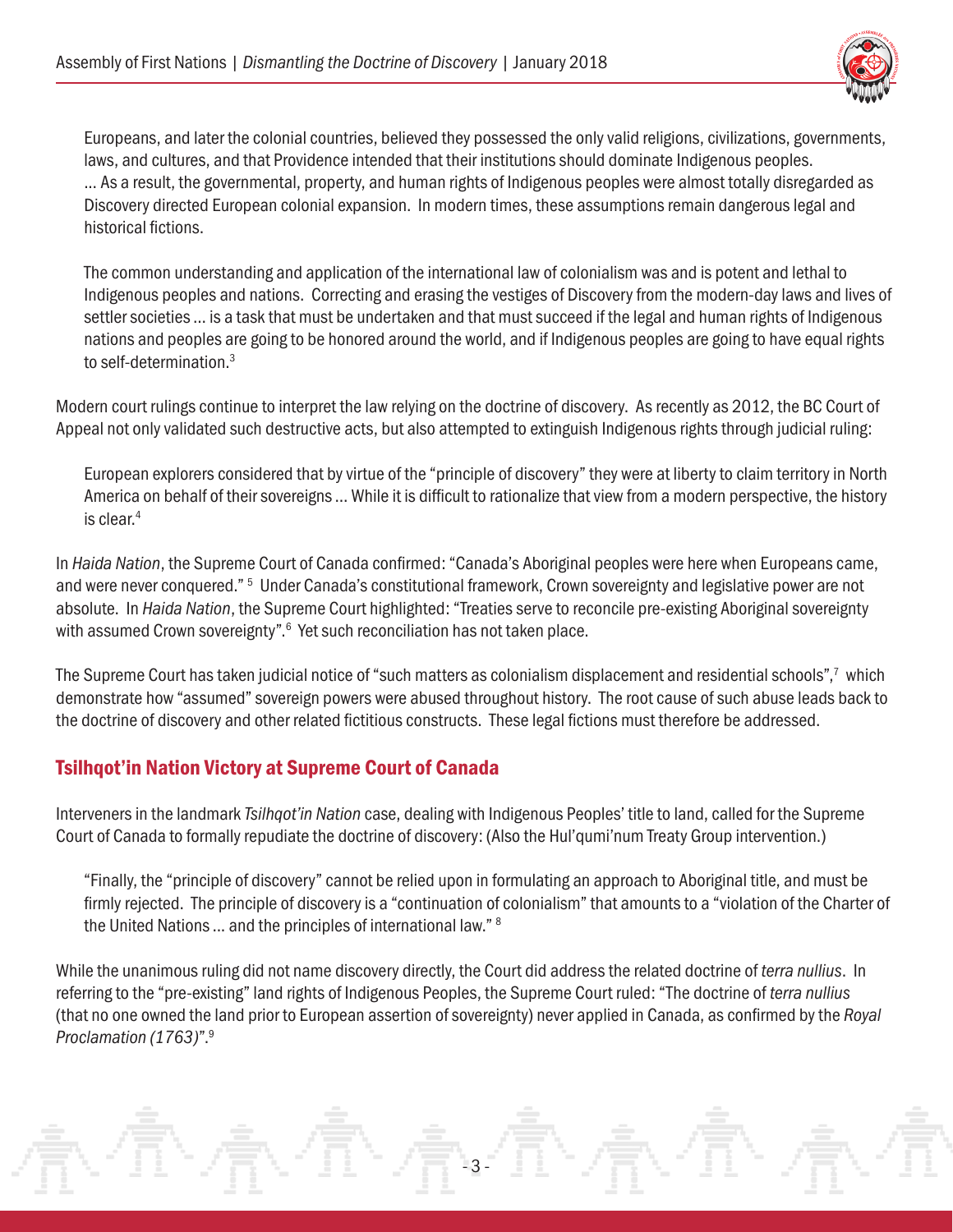

This is because there are equitable principles<sup>10</sup> in the *Royal Proclamation* that have applied throughout Canada since its creation and such principles preclude any unjust, discriminatory doctrines.[11](#page-6-0) Just as the Supreme Court concluded that the *Proclamation* confirms that the doctrine of *terra nullius* never applied in Canada, the same must be true in regard to the doctrine of discovery[.12](#page-6-0) Both these doctrines are also inconsistent with the constitutional principle to uphold the honour of the Crown.

It is the Crown's responsibility to demonstrate on what basis it can validly claim Crown sovereignty and where such sovereignty would apply. Such claims must be consistent with the *UN Declaration on the Rights of Indigenous Peoples* and other international human rights law.

The big question remains: how did the Crown obtain title and how does the Crown continue to assert sovereignty? As scholar John Borrows reminds us, "Canadian law will remain problematic for Indigenous peoples as long as it continues to assume away the underlying title and overarching governance powers that First Nations possess.["13](#page-6-0)

#### United Nations on Discovery

Many Human Rights bodies within the UN system have strongly commended all racist doctrines of superiority. The United Nations Permanent Forum on Indigenous Issues has extensively studied the issue of the doctrine of discovery and the impact of Indigenous Peoples. The Forum has produced two major studies on the topic. The first study concluded:

 ... International human rights law … demand (s) that States rectify past wrongs caused by such doctrines, including the violation of the land rights of indigenous peoples, through law and policy reform, restitution and other forms of redress for the violation of their land rights ...

… the Permanent Forum emphasized that redefining the relationship between indigenous peoples and the State as an important way to understand the doctrine of discovery and a way to develop a vision of the future for reconciliation, peace and justice. ... The Permanent Forum encourages the conduct of the processes of reconciliation "in accordance with the principles of justice, democracy, and respect for human rights, equality, non-discrimination, good governance and good faith"[.14](#page-6-0)

The second United Nations study was completed by Grand Chief Edward John.<sup>15</sup> His study went beyond the history, to deal with redress in a contemporary framework. His study illustrates the critical need to "examine how Crown sovereignty and underlying title could ever have legitimately crystallized through the "discovery" of indigenous peoples' lands and territories. The Doctrine must be unmasked so its manifestations are made visible.["16](#page-6-0) Grand Chief John's study concluded:

…fundamental changes must be reflected through constitutional and legislative reforms, policies, and government negotiation mandates in regard to indigenous peoples. … Decolonization processes must be devised in conjunction with indigenous peoples concerned and compatible with their perspectives and approaches. Such processes must be fair, impartial, open and transparent, and be consistent with the Declaration and other international human rights standards.<sup>[17](#page-6-0)</sup>

- 4 -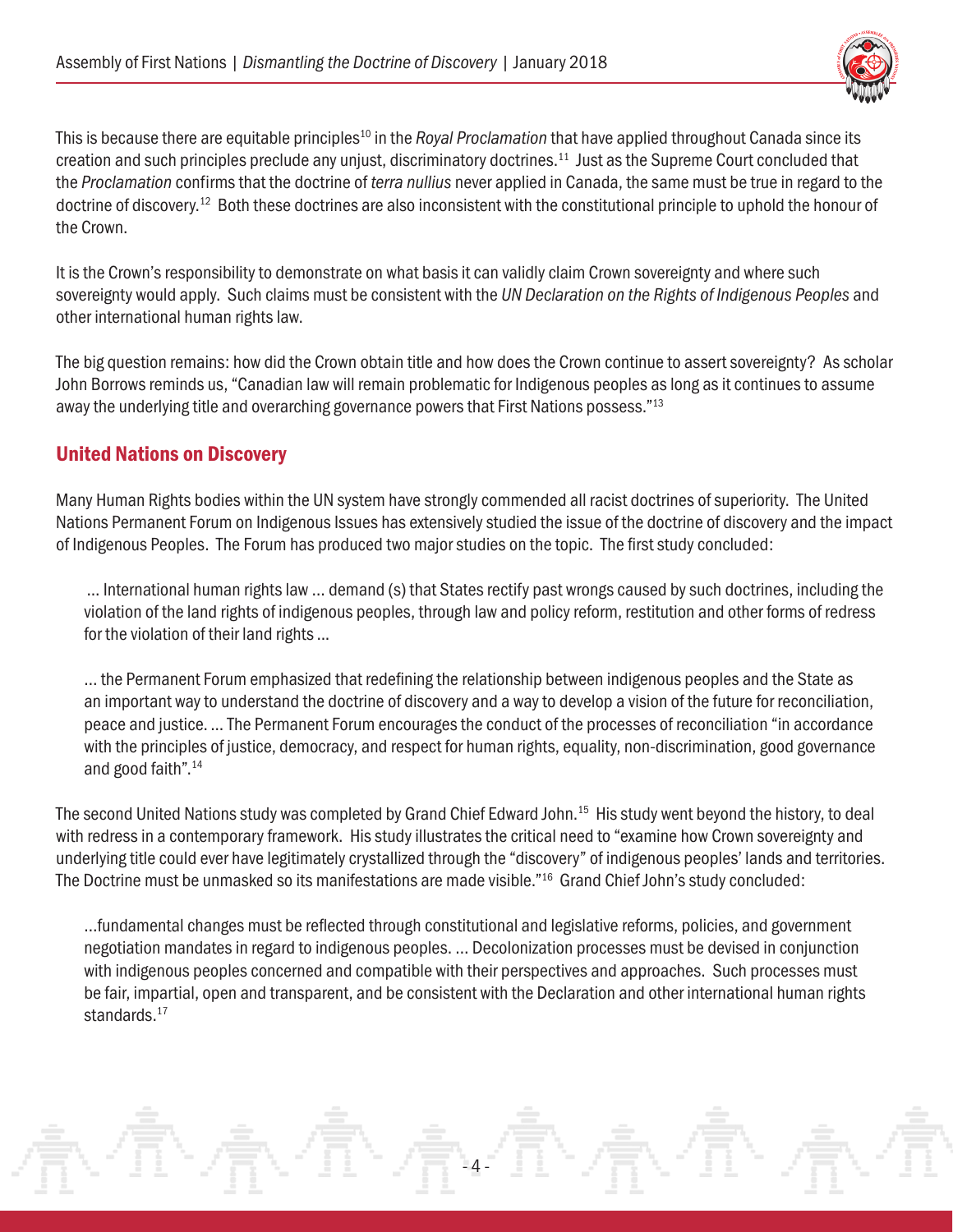

### Truth and Reconciliation Commission

The Truth and Reconciliation Commission of Canada (TRC) called on all faith bodies to repudiate the concepts used to justify European sovereignty over Indigenous lands and peoples, such as the Doctrine of Discovery and *terra nullius*, and the reformation of policies within their institutions that continue to rely on such concepts.<sup>18</sup> Many faith-based groups are responding to this Call to Action by examining discovery and issuing formal statements repudiating. The World Council of Churches has also done so.[19](#page-6-0)

The TRC has also called for Canada to jointly develop with Indigenous Peoples a Royal Proclamation of Reconciliation to be issued by the Crown. The proclamation would build on the *Royal Proclamation of 1763* and the *Treaty of Niagara of 1764*, and reaffirm the Nation to Nation relationship between Aboriginal peoples and the Crown. The proclamation would include a commitment to repudiate concepts used to justify European sovereignty over Indigenous lands and peoples such as the Doctrine of Discovery and terra nullius[.20](#page-6-0)

During the closing events of the TRC in Ottawa, June 2015, the AFN co-hosted and participated in "Dismantling the Doctrine of Discovery: The Road to Reconciliation", an expert panel on the doctrine of the discovery, the ongoing ramifications of the colonial legacy, and suggestions to dismantle the ongoing modern components. $^{21}$ 

#### Canada needs to formally renounce Discovery

While it does not change past injustices, the federal government should formally renounce discovery. This would acknowledge responsibility and recognize the obligations Canada has in the present to First Nations. It would be more than a merely symbolic gesture as it would lay to rest an offensive legal justification based on racial superiority for the subjugation of First Nations and other Indigenous Peoples.

Repudiating discovery and interpreting Canadian law in a manner consistent with the *UN Declaration on the Rights of Indigenous Peoples* and other contemporary international human rights standards will allow a fair and equitable settlement of outstanding issues surrounding lands, territories and resources. Rather than taking an adversarial position against First Nations, Canada must uphold the honour of the Crown and engage in a resolution of land rights that does not seek to minimize our rights to our lands. First Nations should not have to engage in protracted, expensive litigation to have our lands and rights respected.

#### A new paradigm to replace the Doctrine of Discovery

It is essential to ensure a paradigm that is truthful about the history of past relations between First Nations and settlers. We must ensure a just process for resolution of outstanding issues of land rights, consistent with our right of self-determination. Such a framework is essential for advancing the reconciliation process between First Nations and non-Aboriginal Canadians. Everyone must recognize that Indigenous Peoples in sovereign nations occupied the land before contact. Settlers are not expected to surrender occupation of lands they live on and return to their ancestral countries of origin. We are all here and must live together.

- 5 -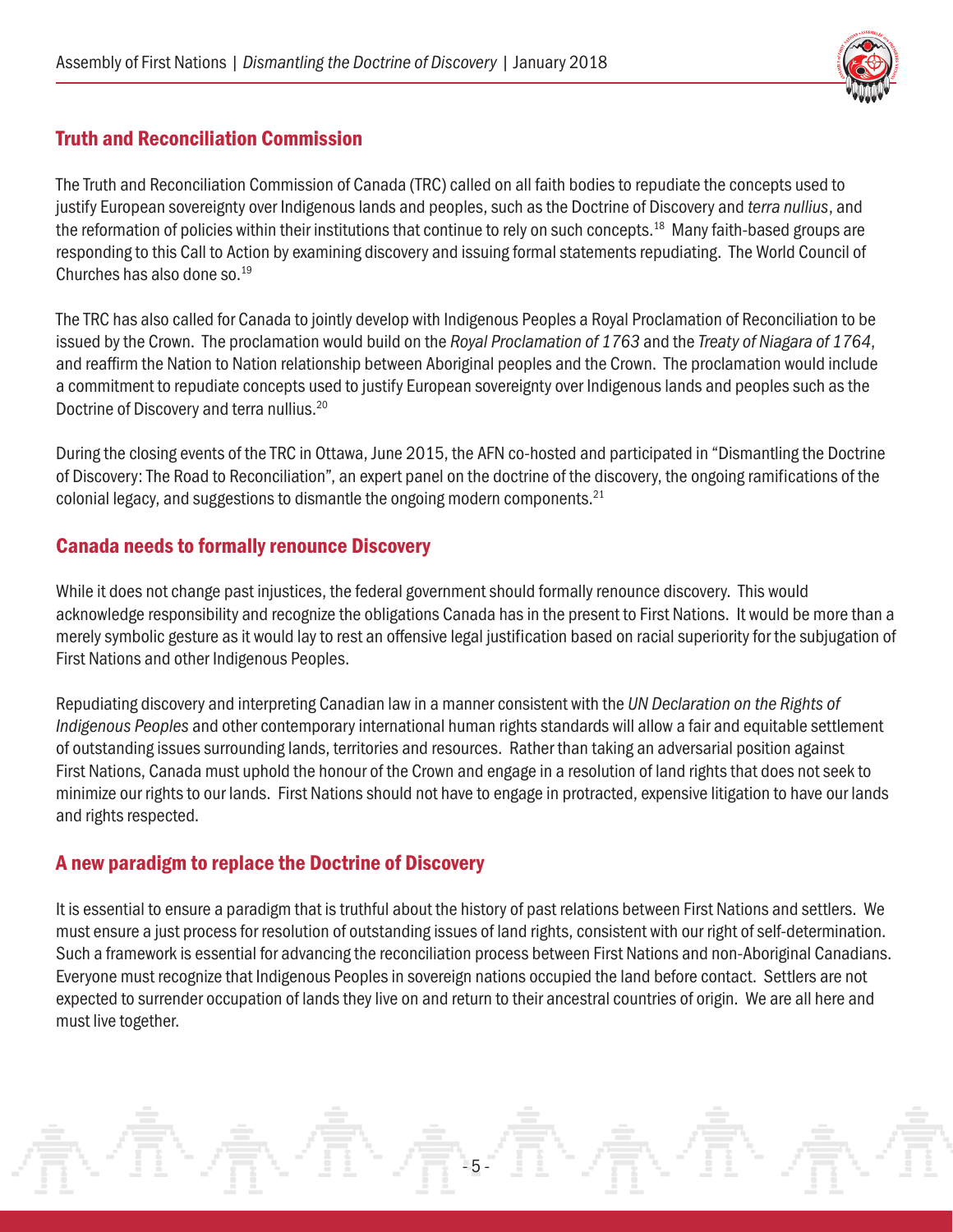

Canada has a long history of an adversarial relationship with Indigenous Peoples. This is contradictory to reconciliation. When First Nations realize our full potential, individually and collectively, all of Canada benefits. A new paradigm will include the recognition of our laws and legal orders.

King George III issued the *Royal Proclamation of 1763* after the defeat of the French in Québec with the crucial support of First Nations allies. A year later, at Fort Niagara, a gathering of representatives from a couple of dozen First Nations from Nova Scotia to the prairies and north to Hudson Bay, met with Sir William Johnson, Superintendent of Indian Affairs, representing the Crown. At this gathering, the Covenant Chain of Friendship was affirmed—a multi-nation relationship in which no nation gave up its sovereignty, embodied in a two-row wampum belt communicating the promises made. The Proclamation confirms the land rights of Indigenous Peoples and is highlighted in section 25 of the *Canadian Charter of Rights and Freedoms*. Many leading Aboriginal law scholars assert the *Royal Proclamation of 1763* and the *Treaty of Niagara*  together form a treaty between First Nations and the Crown that guaranteed Indigenous self-government.<sup>[22](#page-6-0)</sup>

#### A Role for the Pope

National Chief Bellegarde has met with representatives of the Holy See to discuss this critical issue. First Nations and our supporters have raised the issue with the Vatican on many occasions. Repudiating discovery has been a priority for National Chief Bellegarde and he has raised it in many contexts. It is the hope of AFN that when Pope Francis comes to Canada, he will publically renounce discovery.

In response to the work done by the UN Permanent Forum, at the UN the Holy See has made statements distancing the modern church from those Papal Bulls of the 1400s.<sup>23</sup> The Holy See concludes:

The fact that juridical systems may employ the "Doctrine of Discovery" as a juridical precedent is therefore now a characteristic of the laws of those states and is independent of the fact that for the Church the document has had no value whatsoever for centuries.

The Conference of Catholic Bishops in Canada has also released a statement that repudiates discovery. However, this is not enough. Discovery started with the Pope and First Nations are owed the respect of having the Pope himself apologize and support our efforts to rebuild our Nations.

- 6 -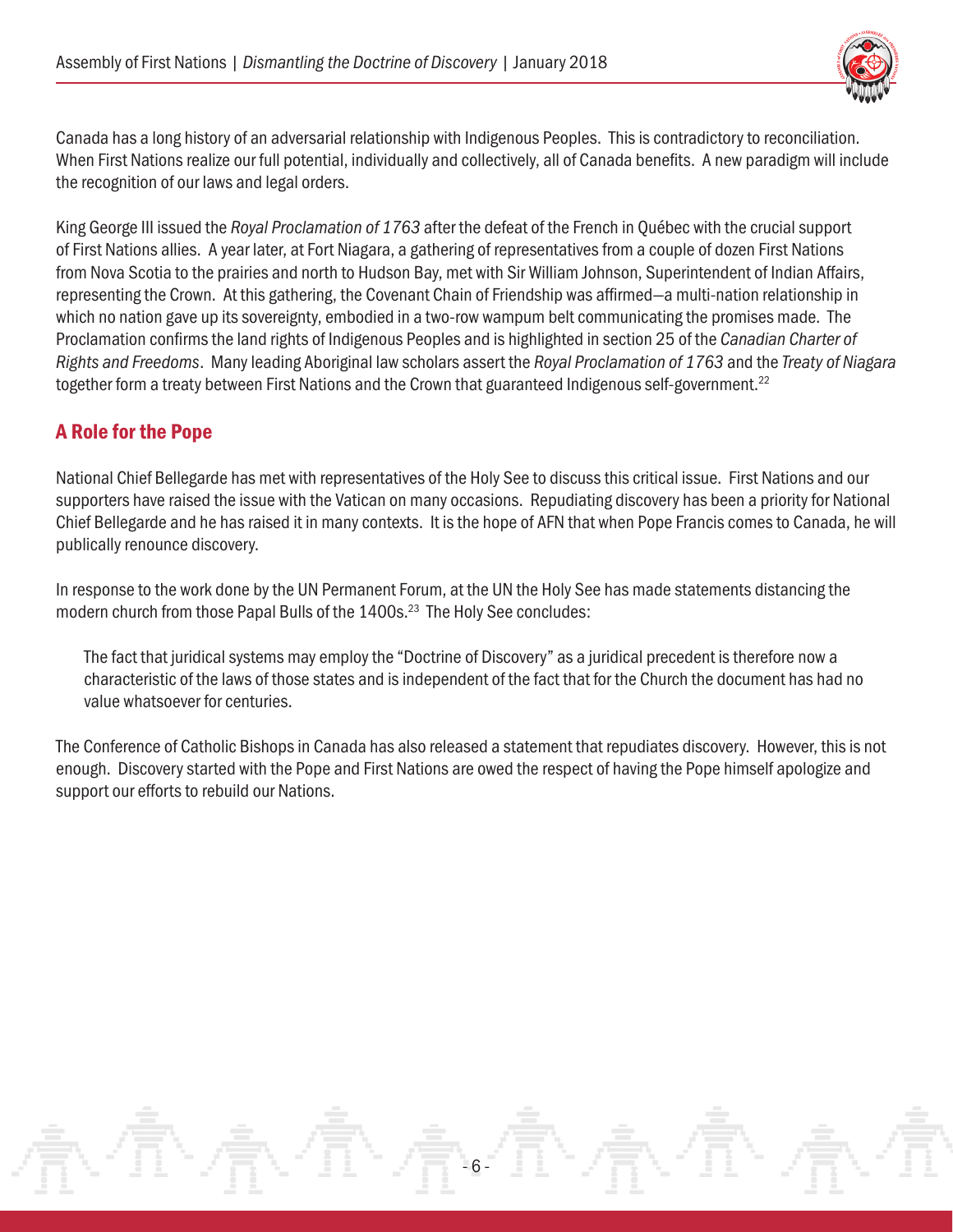

#### <span id="page-6-0"></span>**Endnotes**

- 1 Permanent Forum on Indigenous Issues, *Study on the impacts of the Doctrine of Discovery on indigenous peoples, including mechanisms, processes and instruments of redress* UN Doc. E/C.19/2014/3 (20 February 2014) [Study by Forum member Edward John]
- <sup>2</sup>*Johnson v. McIntosh*, 21 U.S. (8 Wheat.) 543 (1823).
- <sup>3</sup> Robert J. Miller, "The International Law of Colonialism: A Comparative Analysis", (2011) 15 Lewis & Clark L. Rev. 847 at 922 (Conclusions):
- <sup>4</sup> *Tsilhqot'in Nation v. British Columbia*, 2012 BCCA 285, para. 166.
- <sup>5</sup> *Haida Nation v. British Columbia (Minister of Forests)*, [2004] 3 S.C.R. 511, para. 25.
- <sup>6</sup> *Haida Nation, supra*, para. 20.
- <sup>7</sup> *R. v. Ipeelee*, 2012 S.C.C. 13, para. 60.
- William et al. v. British Columbia, "Factum of the Interveners Amnesty International and Canadian Friends Service Committee", Appeal to Supreme Court of Canada, Court File No. 34986, 24 September 2013
- <sup>9</sup> *Tsilhqot'in Nation v. British Columbia*, 2014 SCC 44, para. 69.
- <sup>10</sup> See, e.g., Rupert's Land and North-Western Territory Order (U.K.), 23 June 1870, reprinted in R.S.C. 1985, App. II, No. 9, Schedule A Joint Address of the Senate and the House of Commons of Canada, December 1867: "…upon the transference of the territories in question to the Canadian Government, the claims of the Indian tribes to compensation for lands required for purposes of settlement will be considered and settled in conformity with the equitable principles which have uniformly governed the British Crown in its dealings with the aborigines."
- <sup>11</sup> See also *Delgamuukw v. British Columbia*, [1997] 3 S.C.R. 1010, para. 200 (reasons of La Forest and L'Heureux-Dubé JJ. were delivered by La Forest): "In essence, the rights set out in the Proclamation … were applied in principle to aboriginal peoples across the country".

Human Rights Council, *Report of the Special Rapporteur on the rights of indigenous peoples, James Anaya: Addendum: The situation of indigenous peoples in Canada*, UN Doc. A/HRC/27/52/Add.2 (4 July 2014), para. 1: "The history of indigenous peoples' relationship with Europeans and Canada has positive aspects, such as ... policies of coexistence, the Royal Proclamation of 1763 and the related policy of the British Crown of seeking formal permission and treaty relationships with indigenous peoples before permitting settlement in their territories."

- <sup>12</sup> See Tracey Lindberg, "Contemporary Canadian Resonance of an Imperial Doctrine" in Robert J. Miller, Jacinta Ruru, Larissa Behrendt and Tracey Lindberg, *Discovering Indigenous Lands: The Doctrine of Discovery in the English Colonies*, (Oxford/New York: Oxford University Press, 2012) 126 at 158: "Crown sovereignty could not replace Indigenous sovereignty just by virtue of non-Indigenous peoples settling in Indigenous territories and homelands."
- <sup>13</sup> John Borrows, "The Durability of Terra Nullius: Tsilhqot'in Nation v British Columbia", University of British Columbia Law Review, (2015) 48 UBC L Rev 701 742.
- <sup>14</sup> Report on the eleventh session (7 18 May 2012), Economic and Social Council, Official Records, Supplement No. 23, United Nations, New York, E/2012/43-E/C.19/2012/13.
- <sup>15</sup> Permanent Forum on Indigenous Issues, *Study on the impacts of the Doctrine of Discovery on indigenous peoples, including mechanisms, processes and instruments of redress* UN Doc. E/C.19/2014/3 (20 February 2014) [Study by Forum member Edward John], available at [https://daccess-dds-ny.un.org/doc/](https://documents-dds-ny.un.org/doc/UNDOC/GEN/N14/241/84/PDF/N1424184.pdf?OpenElement) [UNDOC/GEN/N14/241/84/PDF/N1424184.pdf?OpenElement](https://documents-dds-ny.un.org/doc/UNDOC/GEN/N14/241/84/PDF/N1424184.pdf?OpenElement)
- <sup>16</sup> *Ibid*, pg 3.
- <sup>17</sup> *Ibid*, pg 11.
- <sup>18</sup> Call to Action 49.
- <sup>19</sup> World Council of Churches, Statement on the doctrine of discovery and its enduring impact on Indigenous Peoples, 17 February 2012, Online at: [https://www.](https://www.oikoumene.org/en/resources/documents/executive-committee/2012-02/statement-on-the-doctrine-of-discovery-and-its-enduring-impact-on-indigenous-peoples) [oikoumene.org/en/resources/documents/executive-committee/2012-02/statement-on-the-doctrine-of-discovery-and-its-enduring-impact-on-indigenous-peoples](https://www.oikoumene.org/en/resources/documents/executive-committee/2012-02/statement-on-the-doctrine-of-discovery-and-its-enduring-impact-on-indigenous-peoples)
- <sup>20</sup> Call to Action 45.
- <sup>21</sup> Dismantling the Doctrine of Discovery: The Road to Reconciliation, June 1, 2015. Panel can be viewed online at: <https://www.youtube.com/watch?v=1NrjoaFuXk4>
- <sup>22</sup> Borrows, John. "Wampum at Niagara: The Royal Proclamation, Canadian Legal History, and Self-Government," in *Aboriginal and Treaty Rights in Canada*, ed. Michael Asch. Vancouver: UBC Press, 1997.
- <sup>23</sup> Permanent Observer Mission of the Holy See, Statement to the 9th session of the UN Permanent Forum on Indigenous Issues, Agenda Item 7, April 27, 2010.

- 7 -